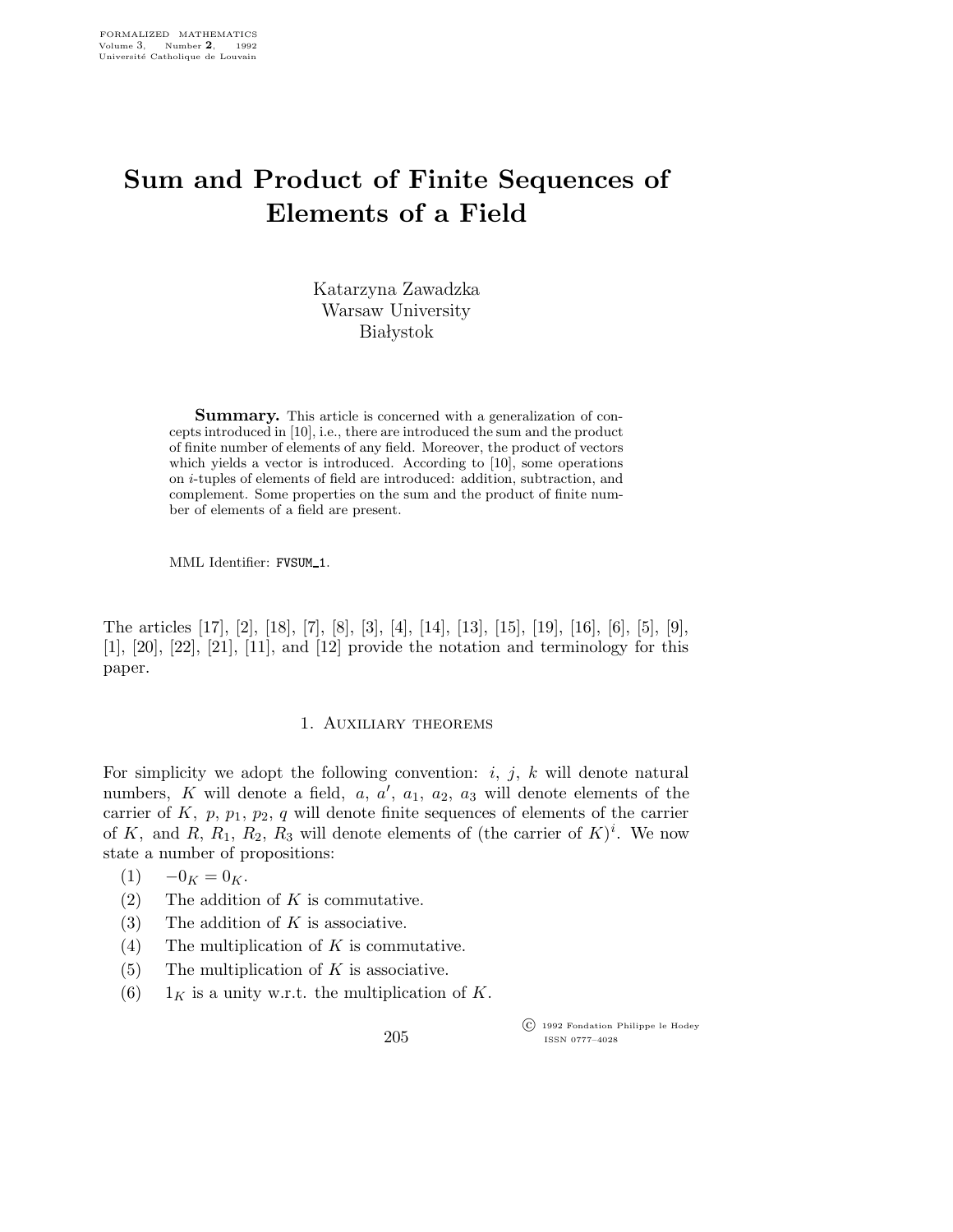- (7) 1the multiplication of  $K = 1_K$ .
- (8)  $0_K$  is a unity w.r.t. the addition of K.
- (9) 1<sub>the addition of  $K = 0$ <sub>K</sub>.</sub>
- $(10)$  The addition of K has a unity.
- $(11)$  The multiplication of K has a unity.
- (12) The multiplication of K is distributive w.r.t. the addition of K.

We now define two new functors. Let us consider  $K$ , and let  $a$  be an element of the carrier of K. The functor  $\cdot^a$  yields a unary operation on the carrier of K and is defined by:

 $(Def.1)$ <sup>*a*</sup> = (the multiplication of  $K$ )°(*a*, id<sub>(the carrier of *K*)).</sub>

Let us consider K. The functor  $-\kappa$  yields a binary operation on the carrier of K and is defined as follows:

(Def.2)  $-K =$  (the addition of K)  $\circ$  (id<sub>(the carrier of K)</sub>, the reverse-map of K).

We now state several propositions:

- (13)  $-K =$  (the addition of K)  $\circ$  (id<sub>(the carrier of K)</sub>, the reverse-map of K).
- (14)  $-k(a_1, a_2) = a_1 a_2.$
- $(15)$  $a$  is distributive w.r.t. the addition of K.
- (16) The reverse-map of K is an inverse operation w.r.t. the addition of K.
- $(17)$  The addition of K has an inverse operation.
- (18) The inverse operation w.r.t. the addition of  $K =$  the reverse-map of K.
- (19) The reverse-map of K is distributive w.r.t. the addition of K.

Let us consider K,  $p_1$ ,  $p_2$ . The functor  $p_1 + p_2$  yielding a finite sequence of elements of the carrier of  $K$  is defined as follows:

(Def.3)  $p_1 + p_2 =$  (the addition of  $K$ )° $(p_1, p_2)$ .

Next we state two propositions:

- (20)  $p_1 + p_2 =$  (the addition of  $K$ )° $(p_1, p_2)$ .
- (21) If  $i \in \text{Seg len}(p_1 + p_2)$  and  $a_1 = p_1(i)$  and  $a_2 = p_2(i)$ , then  $(p_1 + p_2)(i) =$  $a_1 + a_2.$

Let us consider i, and let us consider  $K$ , and let  $R_1, R_2$  be elements of (the carrier of  $K)^i$ . Then  $R_1 + R_2$  is an element of (the carrier of  $K)^i$ .

Next we state several propositions:

- (22) If  $j \in \text{Seg } i$  and  $a_1 = R_1(j)$  and  $a_2 = R_2(j)$ , then  $(R_1 + R_2)(j) = a_1 + a_2$ .
- (23)  $\varepsilon_{\text{(the carrier of } K)} + p = \varepsilon_{\text{(the carrier of } K)}$  and  $p + \varepsilon$ <sub>(the carrier of K)</sub> =  $\varepsilon$ <sub>(the carrier of K)</sub>.
- (24)  $\langle a_1 \rangle + \langle a_2 \rangle = \langle a_1 + a_2 \rangle.$
- $(25)$   $(i \rightarrow a_1) + (i \rightarrow a_2) = i \rightarrow a_1 + a_2.$
- $(26)$   $R_1 + R_2 = R_2 + R_1.$
- (27)  $R_1 + (R_2 + R_3) = (R_1 + R_2) + R_3.$
- (28)  $R + (i \rightarrow 0_K) = R$  and  $R = (i \rightarrow 0_K) + R$ .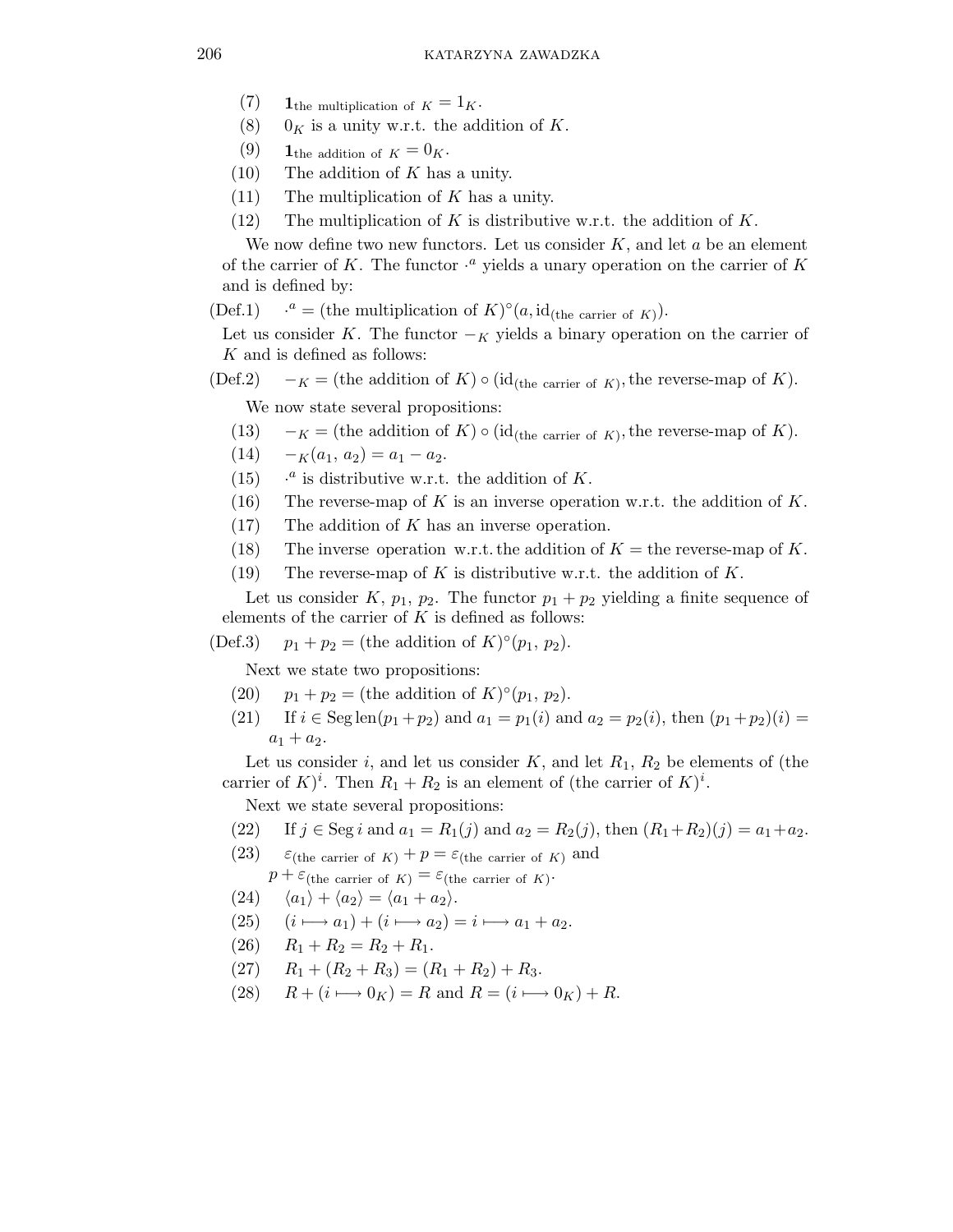Let us consider K, p. The functor  $-p$  yields a finite sequence of elements of the carrier of  $K$  and is defined as follows:

(Def.4)  $-p =$  (the reverse-map of K) · p.

The following two propositions are true:

- (29)  $-p =$  (the reverse-map of K) · p.
- (30) If  $i \in \text{Seg len}(-p)$  and  $a = p(i)$ , then  $(-p)(i) = -a$ .

Let us consider i, K, R. Then  $-R$  is an element of (the carrier of  $K)^i$ . One can prove the following propositions:

- (31) If  $j \in \text{Seg } i$  and  $a = R(j)$ , then  $(-R)(j) = -a$ .
- (32)  $-\varepsilon$ <sub>(the carrier of K)</sub> =  $\varepsilon$ <sub>(the carrier of K)</sub>.

$$
(33) \quad -\langle a \rangle = \langle -a \rangle.
$$

- $(34)$  − $(i \rightarrow a) = i \rightarrow -a$ .
- (35)  $R + -R = i \rightarrow 0<sub>K</sub>$  and  $-R + R = i \rightarrow 0<sub>K</sub>$ .
- (36) If  $R_1 + R_2 = i \mapsto 0_K$ , then  $R_1 = -R_2$  and  $R_2 = -R_1$ .
- $(37) \quad -R = R.$
- (38) If  $-R_1 = -R_2$ , then  $R_1 = R_2$ .
- (39) If  $R_1 + R = R_2 + R$  or  $R_1 + R = R + R_2$ , then  $R_1 = R_2$ .
- (40)  $-(R_1 + R_2) = -R_1 + -R_2.$

Let us consider K,  $p_1$ ,  $p_2$ . The functor  $p_1 - p_2$  yielding a finite sequence of elements of the carrier of  $K$  is defined as follows:

(Def.5) 
$$
p_1 - p_2 = (-K)^{\circ}(p_1, p_2).
$$

Next we state two propositions:

- (41)  $p_1 p_2 = (-\kappa)^{\circ}(p_1, p_2).$
- (42) If  $i \in \text{Seg len}(p_1 p_2)$  and  $a_1 = p_1(i)$  and  $a_2 = p_2(i)$ , then  $(p_1 p_2)(i)$  $a_1 - a_2.$

Let us consider i, K, R<sub>1</sub>, R<sub>2</sub>. Then  $R_1 - R_2$  is an element of (the carrier of  $K)^i$ .

The following propositions are true:

(43) If 
$$
j \in \text{Seg } i
$$
 and  $a_1 = R_1(j)$  and  $a_2 = R_2(j)$ , then  $(R_1 - R_2)(j) = a_1 - a_2$ .

- (44)  $\varepsilon_{\text{(the carrier of } K)} p = \varepsilon_{\text{(the carrier of } K)}$  and  $p - \varepsilon$ (the carrier of K) =  $\varepsilon$ (the carrier of K).
- (45)  $\langle a_1 \rangle \langle a_2 \rangle = \langle a_1 a_2 \rangle.$

(46) 
$$
(i \longmapsto a_1) - (i \longmapsto a_2) = i \longmapsto a_1 - a_2.
$$

- (47)  $R_1 R_2 = R_1 + -R_2$ .
- (48)  $R (i \rightarrow 0<sub>K</sub>) = R$ .
- (49)  $(i \rightarrow 0_K) R = -R.$
- (50)  $R_1 R_2 = R_1 + R_2$ .
- (51)  $-(R_1 R_2) = R_2 R_1$ .
- (52)  $-(R_1 R_2) = -R_1 + R_2.$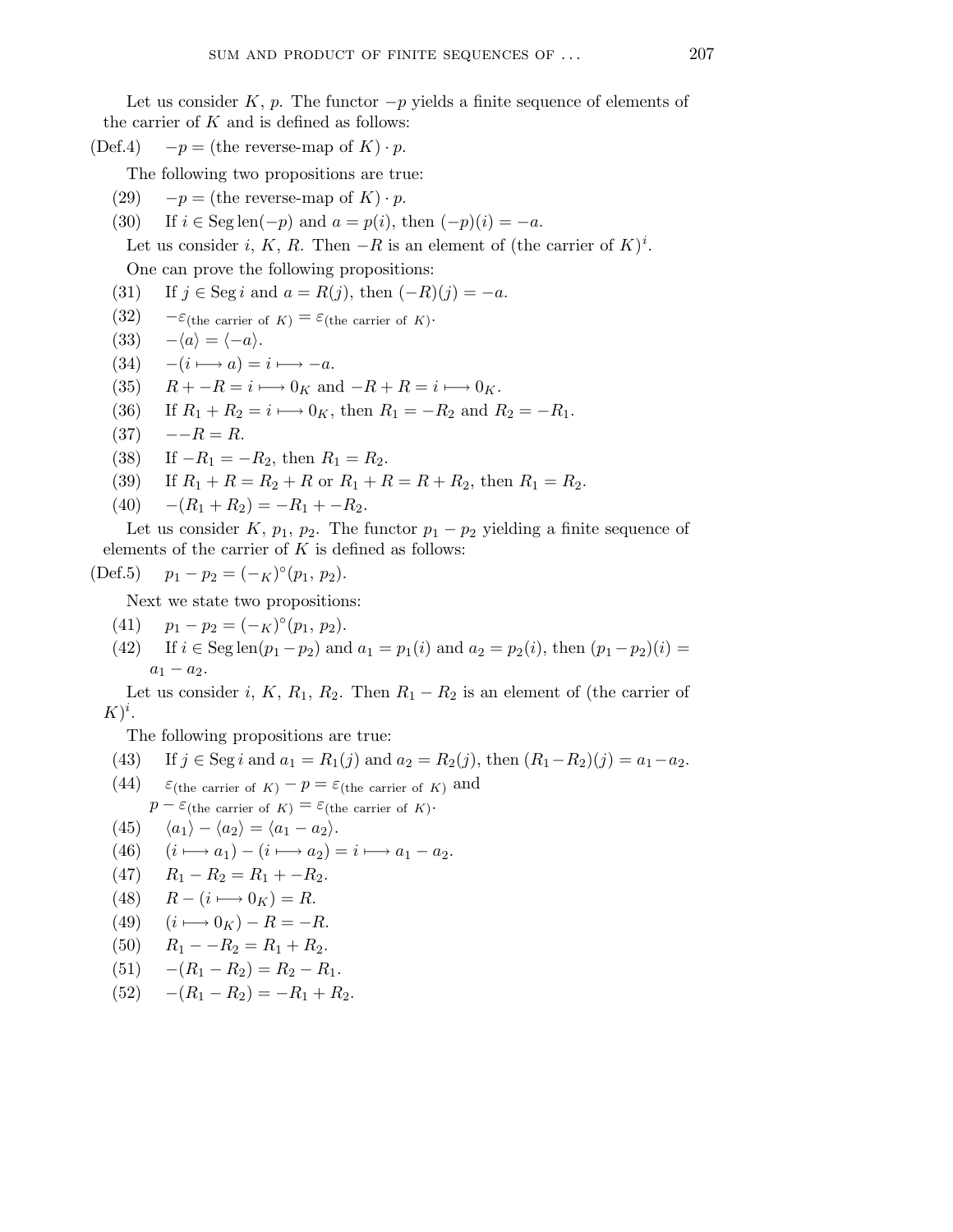- (53)  $R R = i \longmapsto 0<sub>K</sub>$ .
- (54) If  $R_1 R_2 = i \longrightarrow 0_K$ , then  $R_1 = R_2$ .
- (55)  $R_1 R_2 R_3 = R_1 (R_2 + R_3).$
- (56)  $R_1 + (R_2 R_3) = (R_1 + R_2) R_3.$
- (57)  $R_1 (R_2 R_3) = (R_1 R_2) + R_3.$
- (58)  $R_1 = (R_1 + R) R$ .
- (59)  $R_1 = (R_1 R) + R$ .
- $(60)$  For all elements a, b of the carrier of K holds ((the multiplication of  $(K)^\circ(a, \mathrm{id}_{(\text{the carrier of } K)})(b) = a \cdot b.$
- (61) For all elements a, b of the carrier of K holds  $\cdot^a(b) = a \cdot b$ .

Let us consider  $K$ , and let  $p$  be a finite sequence of elements of the carrier of K, and let a be an element of the carrier of K. The functor  $a \cdot p$  yielding a finite sequence of elements of the carrier of  $K$  is defined as follows:

## (Def.6)  $a \cdot p = \cdot^a \cdot p$ .

Next we state the proposition

(62) If  $i \in \text{Seg len}(a \cdot p)$  and  $a' = p(i)$ , then  $(a \cdot p)(i) = a \cdot a'$ .

Let us consider i, K, R, a. Then  $a \cdot R$  is an element of (the carrier of  $K)^i$ . The following propositions are true:

- (63) If  $j \in \text{Seg } i$  and  $a' = R(j)$ , then  $(a \cdot R)(j) = a \cdot a'$ .
- (64)  $a \cdot \varepsilon_{\text{(the carrier of } K)} = \varepsilon_{\text{(the carrier of } K)}$ .
- (65)  $a \cdot \langle a_1 \rangle = \langle a \cdot a_1 \rangle$ .
- (66)  $a_1 \cdot (i \mapsto a_2) = i \mapsto a_1 \cdot a_2.$
- (67)  $(a_1 \cdot a_2) \cdot R = a_1 \cdot (a_2 \cdot R).$
- (68)  $(a_1 + a_2) \cdot R = a_1 \cdot R + a_2 \cdot R$ .
- (69)  $a \cdot (R_1 + R_2) = a \cdot R_1 + a \cdot R_2$ .
- $(70)$   $1_K \cdot R = R$ .
- $(71)$   $0_K \cdot R = i \longmapsto 0_K$ .
- $(72) \quad (-1_K) \cdot R = -R.$

Let us consider K,  $p_1$ ,  $p_2$ . The functor  $p_1 \bullet p_2$  yields a finite sequence of elements of the carrier of  $K$  and is defined as follows:

(Def.7)  $p_1 \bullet p_2 =$  (the multiplication of  $K$ )° $(p_1, p_2)$ .

One can prove the following proposition

(73) If  $i \in \text{Seg len}(p_1 \bullet p_2)$  and  $a_1 = p_1(i)$  and  $a_2 = p_2(i)$ , then  $(p_1 \bullet p_2)(i)$  $a_1 \cdot a_2$ .

Let us consider i, K, R<sub>1</sub>, R<sub>2</sub>. Then  $R_1 \bullet R_2$  is an element of (the carrier of  $K)^i$ .

We now state a number of propositions:

(74) If  $j \in \text{Seg } i$  and  $a_1 = R_1(j)$  and  $a_2 = R_2(j)$ , then  $(R_1 \bullet R_2)(j) = a_1 \cdot a_2$ .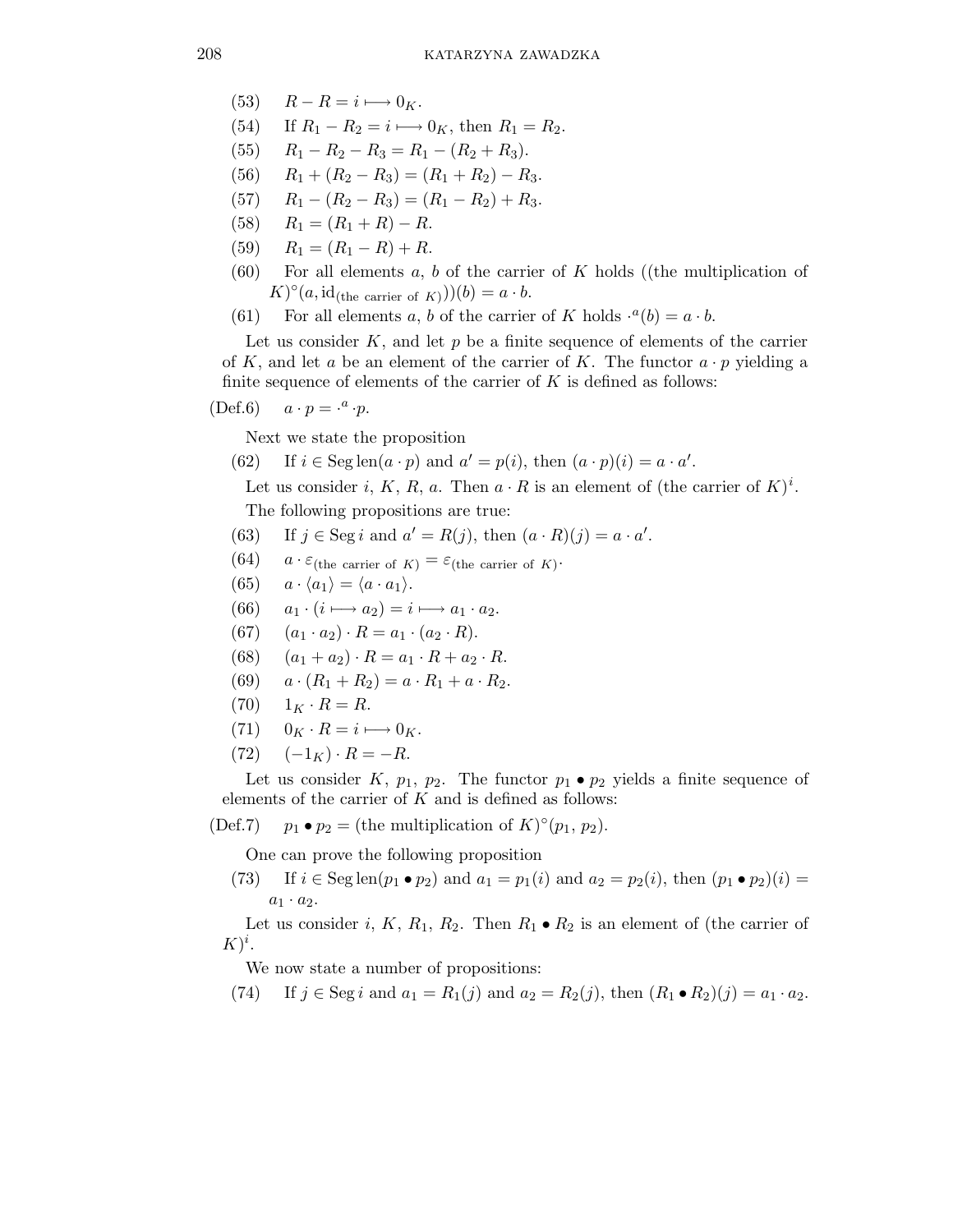- (75)  $\varepsilon_{\text{(the carrier of } K)} \bullet p = \varepsilon_{\text{(the carrier of } K)} \text{ and}$  $p \bullet \varepsilon$ (the carrier of  $K$ ) =  $\varepsilon$ (the carrier of  $K$ ).
- (76)  $\langle a_1 \rangle \bullet \langle a_2 \rangle = \langle a_1 \cdot a_2 \rangle.$
- (77)  $R_1 \bullet R_2 = R_2 \bullet R_1.$
- (78)  $p \bullet q = q \bullet p$ .
- (79)  $R_1 \bullet (R_2 \bullet R_3) = (R_1 \bullet R_2) \bullet R_3.$
- (80)  $(i \rightarrow a) \bullet R = a \cdot R$  and  $R \bullet (i \rightarrow a) = a \cdot R$ .
- (81)  $(i \rightarrow a_1) \bullet (i \rightarrow a_2) = i \rightarrow a_1 \cdot a_2.$
- (82)  $a \cdot (R_1 \bullet R_2) = a \cdot R_1 \bullet R_2.$
- (83)  $a \cdot (R_1 \bullet R_2) = a \cdot R_1 \bullet R_2$  and  $a \cdot (R_1 \bullet R_2) = R_1 \bullet a \cdot R_2$ .
- (84)  $a \cdot R = (i \longmapsto a) \bullet R$ .

Let us consider  $K$ , and let  $p$  be a finite sequence of elements of the carrier of K. The functor  $\sum p$  yielding an element of the carrier of K is defined as follows: (Def.8)  $\sum p =$  the addition of  $K \otimes p$ .

The following propositions are true:

(85) 
$$
\sum (\varepsilon_{\text{(the carrier of } K)}) = 0_K.
$$

- $(86) \quad \sum \langle a \rangle = a.$
- (87)  $\sum (p \cap \langle a \rangle) = \sum p + a$ .
- (88)  $\sum (p_1 \cap p_2) = \sum p_1 + \sum p_2$ .
- (89)  $\sum (\langle a \rangle^p p) = a + \sum p$ .
- (90)  $\sum \langle a_1, a_2 \rangle = a_1 + a_2.$
- (91)  $\sum \langle a_1, a_2, a_3 \rangle = a_1 + a_2 + a_3.$
- (92)  $\sum (a \cdot p) = a \cdot \sum p$ .
- (93) For every element R of (the carrier of  $K$ )<sup>0</sup> holds  $\sum R = 0_K$ .
- (94)  $\sum(-p) = -\sum p$ .

$$
(95) \t \sum (R_1 + R_2) = \sum R_1 + \sum R_2.
$$

(96)  $\sum (R_1 - R_2) = \sum R_1 - \sum R_2$ .

Let us consider  $K$ , and let p be a finite sequence of elements of the carrier of K. The functor  $\prod p$  yielding an element of the carrier of K is defined by:

 $(Def.9)$  $p =$  the multiplication of  $K \otimes p$ .

The following propositions are true:

- $(97)$  $p =$  the multiplication of  $K \otimes p$ .
- $(98)$  $(\varepsilon_{\text{(the carrier of } K)}) = 1_K.$
- $(99)$  $\Pi \langle a \rangle = a.$
- $(100)$  $(p \cap \langle a \rangle) = \prod p \cdot a.$
- $(101)$  $(p_1 \cap p_2) = \prod p_1 \cdot \prod p_2.$
- $(102)$  $(\langle a \rangle \cap p) = a \cdot \prod p.$
- $(103)$  $\prod \langle a_1, a_2 \rangle = a_1 \cdot a_2.$
- $(104)$  $\prod \langle a_1, a_2, a_3 \rangle = a_1 \cdot a_2 \cdot a_3.$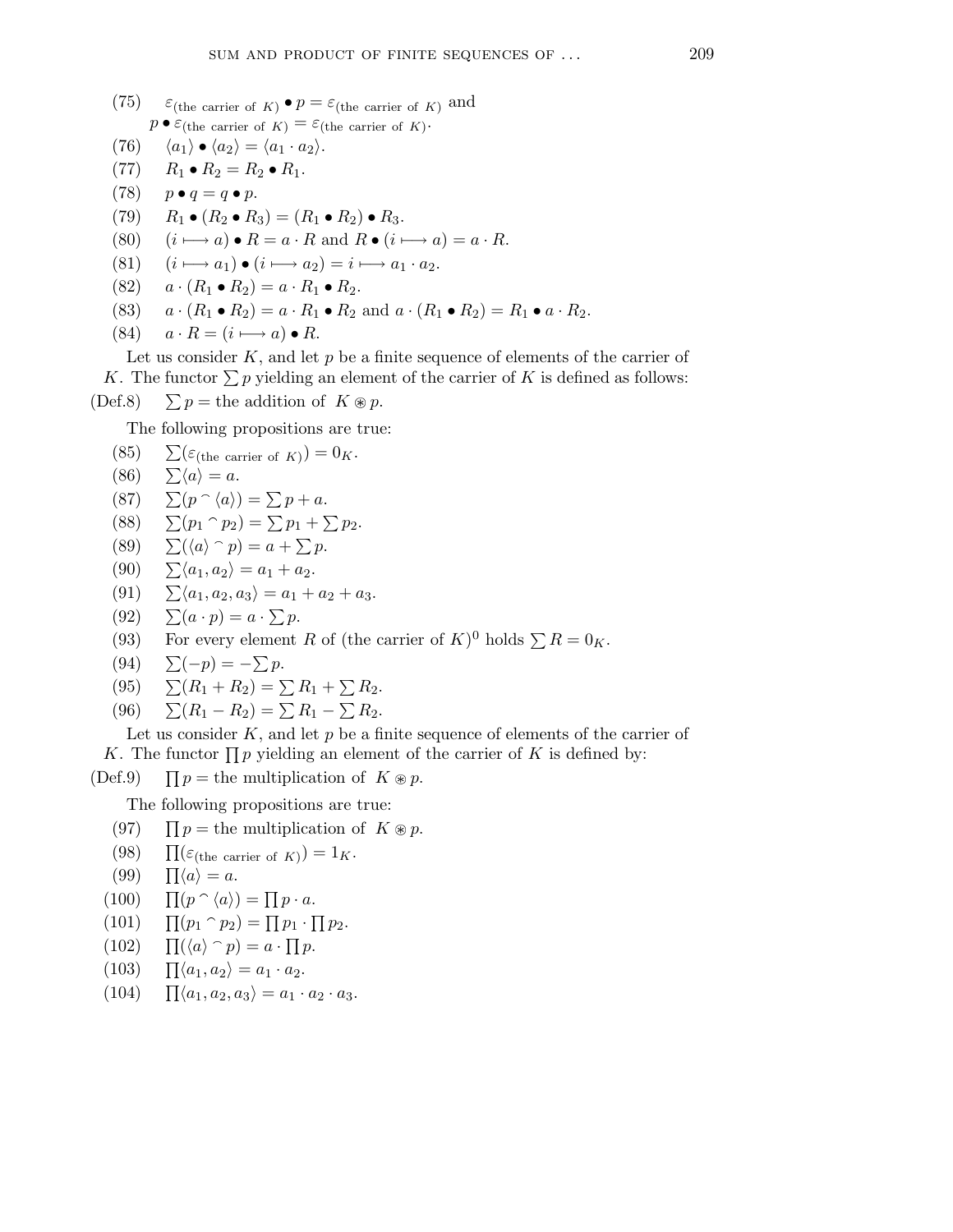- (105) For every element R of (the carrier of  $K$ )<sup>0</sup> holds  $\prod R = 1_K$ .
- $(106)$  $\prod(i \longmapsto 1_K) = 1_K.$
- (107) There exists k such that  $k \in \text{Seg} \operatorname{len} p$  and  $p(k) = 0_K$  if and only if  $\prod p = 0_K.$
- $(108)$  $(i + j \rightarrow a) = \prod (i \rightarrow a) \cdot \prod (j \rightarrow a).$
- $(109)$  $(i \cdot j \longmapsto a) = \prod(j \longmapsto \prod(i \longmapsto a)).$
- $(110)$  $(i \longmapsto a_1 \cdot a_2) = \prod (i \longmapsto a_1) \cdot \prod (i \longmapsto a_2).$
- $(111)$  $(R_1 \bullet R_2) = \prod R_1 \cdot \prod R_2.$
- $(112)$  $(a \cdot R) = \prod (i \longmapsto a) \cdot \prod R.$

Let us consider  $K$ , and let  $p$ ,  $q$  be finite sequences of elements of the carrier of K. The functor  $p \cdot q$  yielding an element of the carrier of K is defined by:

$$
(\text{Def}.10) \quad p \cdot q = \sum (p \bullet q).
$$

One can prove the following propositions:

- (113) For all elements a, b of the carrier of K holds  $\langle a \rangle \cdot \langle b \rangle = a \cdot b$ .
- (114) For all elements  $a_1, a_2, b_1, b_2$  of the carrier of K holds  $\langle a_1, a_2 \rangle \cdot \langle b_1, b_2 \rangle$  $|b_2\rangle = a_1 \cdot b_1 + a_2 \cdot b_2.$
- (115) For all finite sequences p, q of elements of the carrier of K holds  $p \cdot q =$  $q \cdot p$ .

### Acknowledgments

I would like to thank Czesław Byliński for his help.

#### **REFERENCES**

- [1] Grzegorz Bancerek. Cardinal numbers. Formalized Mathematics, 1(2):377–382, 1990.
- [2] Grzegorz Bancerek. The fundamental properties of natural numbers. Formalized Mathematics,  $1(1):41-46$ , 1990.
- [3] Grzegorz Bancerek and Krzysztof Hryniewiecki. Segments of natural numbers and finite sequences. Formalized Mathematics,  $1(1):107-114$ , 1990.
- Czesław Byliński. Binary operations. Formalized Mathematics,  $1(1):175-180$ , 1990.
- [5] Czesław Byliński. Binary operations applied to finite sequences. Formalized Mathematics,  $1(4):643-649$ , 1990.
- [6] Czesław Byliński. Finite sequences and tuples of elements of a non-empty sets. Formalized Mathematics, 1(3):529–536, 1990.
- [7] Czesław Byliński. Functions and their basic properties. Formalized Mathematics,  $1(1):55-65, 1990.$
- [8] Czesław Byliński. Functions from a set to a set. Formalized Mathematics,  $1(1):153-164$ , 1990.
- [9] Czesław Byliński. Semigroup operations on finite subsets. Formalized Mathematics, 1(4):651–656, 1990.
- [10] Czesław Byliński. The sum and product of finite sequences of real numbers. Formalized Mathematics, 1(4):661–668, 1990.
- [11] Agata Darmochwal. Finite sets. Formalized Mathematics,  $1(1):165-167$ , 1990.
- [12] Katarzyna Jankowska. Transpose matrices and groups of permutations. Formalized Mathematics, 2(5):711–717, 1991.
- [13] Eugeniusz Kusak, Wojciech Leonczuk, and Michał Muzalewski. Abelian groups, fields and vector spaces. Formalized Mathematics, 1(2):335–342, 1990.